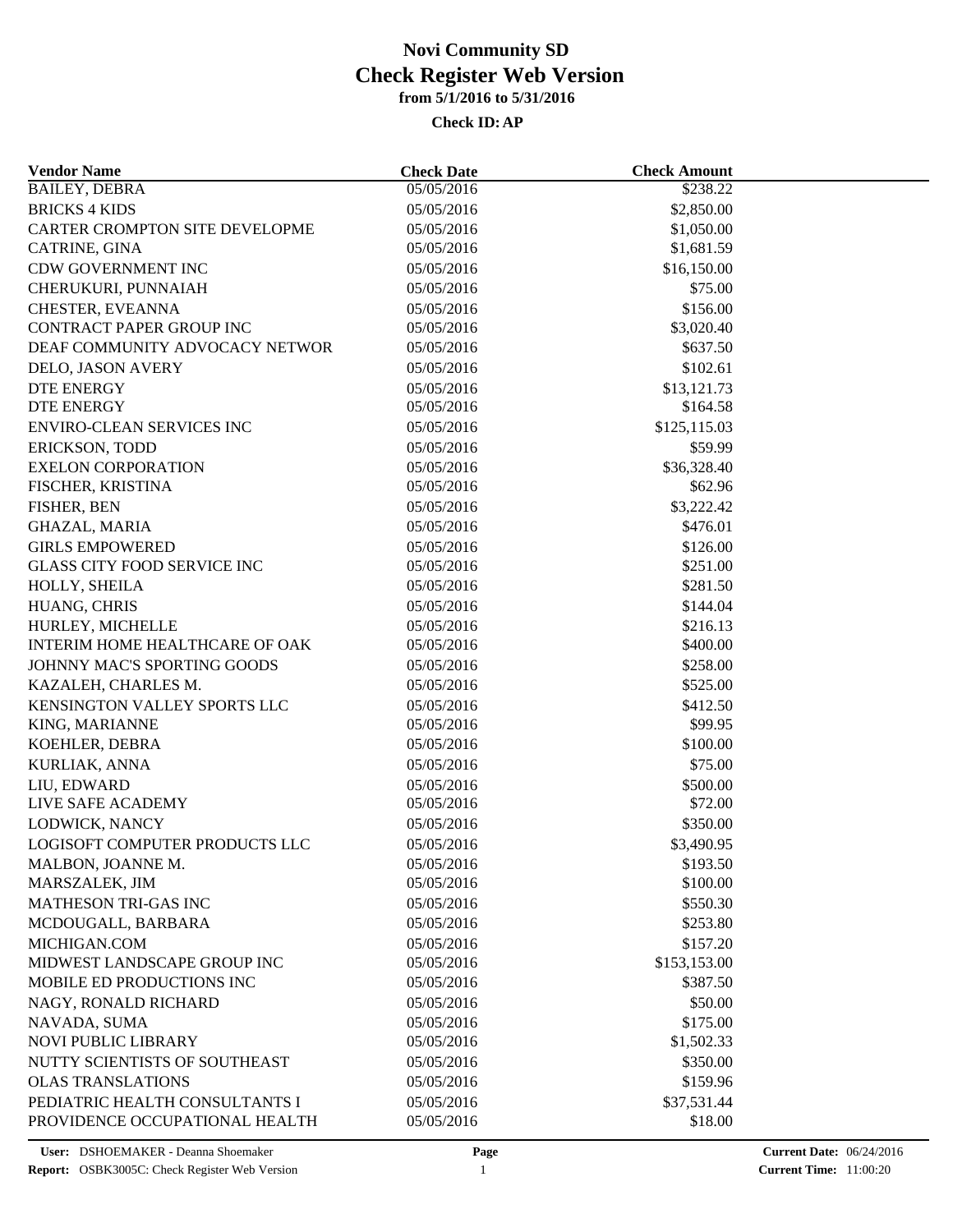| <b>Vendor Name</b>             | <b>Check Date</b> | <b>Check Amount</b> |  |
|--------------------------------|-------------------|---------------------|--|
| RELIABLE DELIVERY              | 05/05/2016        | \$1,404.00          |  |
| <b>SAMUELS, EMILY</b>          | 05/05/2016        | \$398.69            |  |
| SANFORD, JOYCE                 | 05/05/2016        | \$175.00            |  |
| <b>SBSI SOFTWARE INC</b>       | 05/05/2016        | \$1,861.40          |  |
| <b>SCAGNETTI, TONY</b>         | 05/05/2016        | \$24.30             |  |
| <b>SCHLEUDER, TERRI</b>        | 05/05/2016        | \$32.04             |  |
| SCHNEIDER, PHELAN              | 05/05/2016        | \$250.00            |  |
| <b>SCHOLASTIC BOOK FAIRS</b>   | 05/05/2016        | \$2,598.46          |  |
| SCOTT, STACI                   | 05/05/2016        | \$109.86            |  |
| <b>STATE OF MICHIGAN</b>       | 05/05/2016        | \$500.00            |  |
| STEEH, ROBERT J.               | 05/05/2016        | \$429.84            |  |
| <b>TEAM SPORTS INC</b>         | 05/05/2016        | \$4,661.81          |  |
| THRUN LAW FIRM P.C.            | 05/05/2016        | \$4,691.50          |  |
| TW SHIRTS                      | 05/05/2016        | \$348.00            |  |
| VILLANOVA CONSTRUCTION CO INC  | 05/05/2016        | \$11,946.00         |  |
| <b>WAGEWORKS INC</b>           | 05/05/2016        | \$927.00            |  |
| WIDNER, CHRISTINE              | 05/05/2016        | \$175.00            |  |
| ALSPAUGH, ANDREA               | 05/06/2016        | \$227.25            |  |
| ANGUS, ALLISON                 | 05/06/2016        | \$70.65             |  |
| AT&T                           | 05/06/2016        | \$2,245.99          |  |
| AT&T                           | 05/06/2016        | \$1,000.00          |  |
| <b>BARRICK, SUE</b>            | 05/06/2016        | \$205.77            |  |
| BAUNTHIYAL, KAMIESH            | 05/06/2016        | \$107.00            |  |
| BEDFORD, JULIE                 | 05/06/2016        | \$206.28            |  |
| <b>BIGELOW, DEBBY</b>          | 05/06/2016        | \$137.76            |  |
| COSMAN, DAVID                  | 05/06/2016        | \$29.99             |  |
| DEHNE, ANNE                    | 05/06/2016        | \$174.86            |  |
| DIAL, JEANNE                   | 05/06/2016        | \$103.00            |  |
| DICK, JEANETTE                 | 05/06/2016        | \$156.00            |  |
| DYNAMIC WEST SCHOOL ASSEMBLIES | 05/06/2016        | \$395.00            |  |
| <b>EDTECHTEAM INC</b>          | 05/06/2016        | \$236.00            |  |
| EDWARDS, MARAL                 | 05/06/2016        | \$11.48             |  |
| <b>EMBROID ME</b>              | 05/06/2016        | \$2,376.50          |  |
| <b>EVER KOLD REFRIGERATION</b> | 05/06/2016        | \$807.36            |  |
| <b>FEDEX</b>                   | 05/06/2016        | \$60.07             |  |
| FENCHEL, LISA                  | 05/06/2016        | \$39.98             |  |
|                                | 05/06/2016        | \$504.46            |  |
| FILLIPPS, SHARON               |                   |                     |  |
| HARRIS, PATRICIA               | 05/06/2016        | \$69.95             |  |
| HTWE, KHIN                     | 05/06/2016        | \$1,279.00          |  |
| HURLEY, MICHELLE               | 05/06/2016        | \$198.34            |  |
| KANADA, YUMIKO                 | 05/06/2016        | \$410.00            |  |
| KIDON, COURTNEY                | 05/06/2016        | \$255.46            |  |
| KOVAC, SHELLY                  | 05/06/2016        | \$59.21             |  |
| KOZLOWSKI, KIMBERLY            | 05/06/2016        | \$235.09            |  |
| KUHN, CINDY                    | 05/06/2016        | \$134.80            |  |
| MALARKEY, MARIANNE             | 05/06/2016        | \$97.76             |  |
| <b>MARSHALL MUSIC</b>          | 05/06/2016        | \$243.00            |  |
| MATUSIEWICZ, BARBARA           | 05/06/2016        | \$89.90             |  |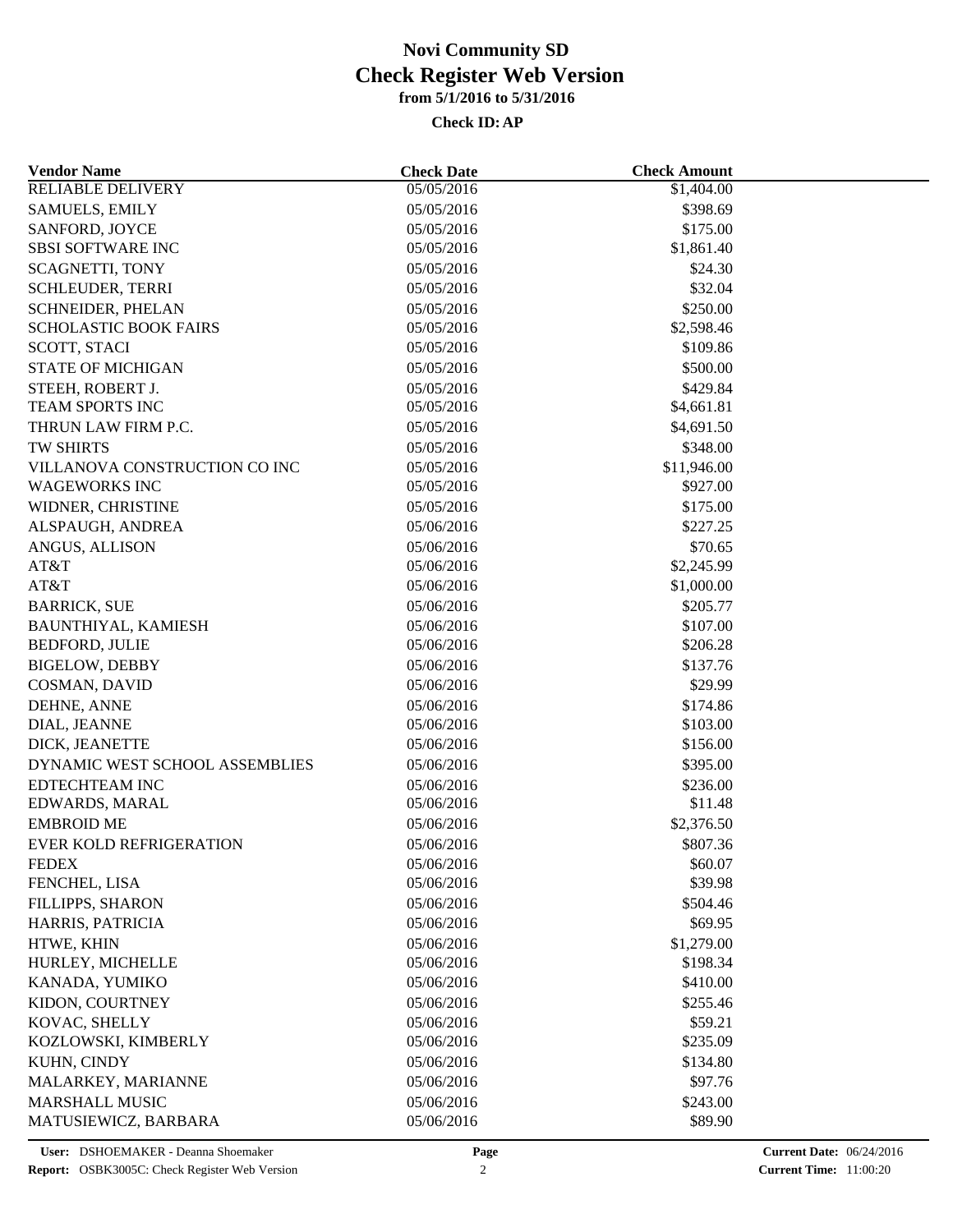| <b>Vendor Name</b>                    | <b>Check Date</b> | <b>Check Amount</b> |  |
|---------------------------------------|-------------------|---------------------|--|
| <b>MAZZA, MARIA</b>                   | 05/06/2016        | \$214.37            |  |
| MCDONALD, CARRI                       | 05/06/2016        | \$57.45             |  |
| MICHIGAN PETROLEUM TECHNOLOGIE        | 05/06/2016        | \$88.26             |  |
| MICHIGAN STATE UNIVERSITY             | 05/06/2016        | \$120.00            |  |
| MICHIGAN STATE UNIVERSITY             | 05/06/2016        | \$850.00            |  |
| MULHALL, CAROL                        | 05/06/2016        | \$153.76            |  |
| <b>OAKLAND SCHOOLS</b>                | 05/06/2016        | \$145.00            |  |
| PARADISE PARK                         | 05/06/2016        | \$1,000.00          |  |
| PATEL, SHAILEE                        | 05/06/2016        | \$320.00            |  |
| PLANTERRA CORPORATION                 | 05/06/2016        | \$270.00            |  |
| PROVIDENCE OCCUPATIONAL HEALTH        | 05/06/2016        | \$127.00            |  |
| <b>RICOH USA INC</b>                  | 05/06/2016        | \$202,680.00        |  |
| ROBINSON, KAREN                       | 05/06/2016        | \$80.66             |  |
| ROSSMAN, ANN                          | 05/06/2016        | \$142.71            |  |
| RUGG, ILONA                           | 05/06/2016        | \$11.43             |  |
| SORENSEN, MARY                        | 05/06/2016        | \$56.79             |  |
| STASSINOPOULOS, JACKIE                | 05/06/2016        | \$120.00            |  |
| <b>STATE OF MICHIGAN</b>              | 05/06/2016        | \$300.00            |  |
| STROUP, LAURA                         | 05/06/2016        | \$281.14            |  |
| SURAPARAJU, VENUGOPAL                 | 05/06/2016        | \$65.00             |  |
| SURE RIDE TRANSPORATION LLC           | 05/06/2016        | \$3,900.00          |  |
| <b>TEAM GAZELLE</b>                   | 05/06/2016        | \$1,846.00          |  |
| <b>TW SHIRTS</b>                      | 05/06/2016        | \$981.00            |  |
| VELLUCCI, JENNIFER                    | 05/06/2016        | \$288.79            |  |
| WILLIAMS, MEGAN                       | 05/06/2016        | \$130.00            |  |
|                                       |                   |                     |  |
| WLORDARCZAK, FAITH                    | 05/06/2016        | \$65.00             |  |
| YONO, NARMIEN                         | 05/06/2016        | \$81.89             |  |
| ZEBROWSKI, LANA                       | 05/06/2016        | \$71.28             |  |
| <b>CHAPTER 13 TRUSTEE</b>             | 05/10/2016        | \$264.60            |  |
| <b>GREAT LAKES HIGHER EDUCATION G</b> | 05/10/2016        | \$308.88            |  |
| <b>MEFSA</b>                          | 05/10/2016        | \$126.20            |  |
| <b>MISDU</b>                          | 05/10/2016        | \$2,143.47          |  |
| PENNSYLVANIA HIGHER ED ASSISTA        | 05/10/2016        | \$158.75            |  |
| <b>U.S. DEPARTMENT OF EDUCATION</b>   | 05/10/2016        | \$489.71            |  |
| UNITED STATES TREASURY                | 05/10/2016        | \$16.59             |  |
| <b>4IMPRINT INC</b>                   | 05/10/2016        | \$338.77            |  |
| ACME PROMOTIONAL & APPAREL LLC        | 05/10/2016        | \$671.89            |  |
| ALLEGRA MARKETING PRINT MAIL -        | 05/10/2016        | \$323.29            |  |
| ANGUS, ALLISON                        | 05/10/2016        | \$119.41            |  |
| ASHKANANI, MEGAN                      | 05/10/2016        | \$71.30             |  |
| <b>AT&amp;T MOBILITY</b>              | 05/10/2016        | \$945.35            |  |
| <b>BOEDEKER, ERIN</b>                 | 05/10/2016        | \$116.99            |  |
| CAPLING-CATHEY, DAWN                  | 05/10/2016        | \$105.97            |  |
| CENTER, ERIC                          | 05/10/2016        | \$140.00            |  |
| CONTRACT PAPER GROUP INC              | 05/10/2016        | \$998.80            |  |
| CORWIN, BARBARA                       | 05/10/2016        | \$60.00             |  |
| DUNCAN DISPOSAL SYSTEMS INC           | 05/10/2016        | \$25.00             |  |
| DUNN, MARISSA                         | 05/10/2016        | \$500.00            |  |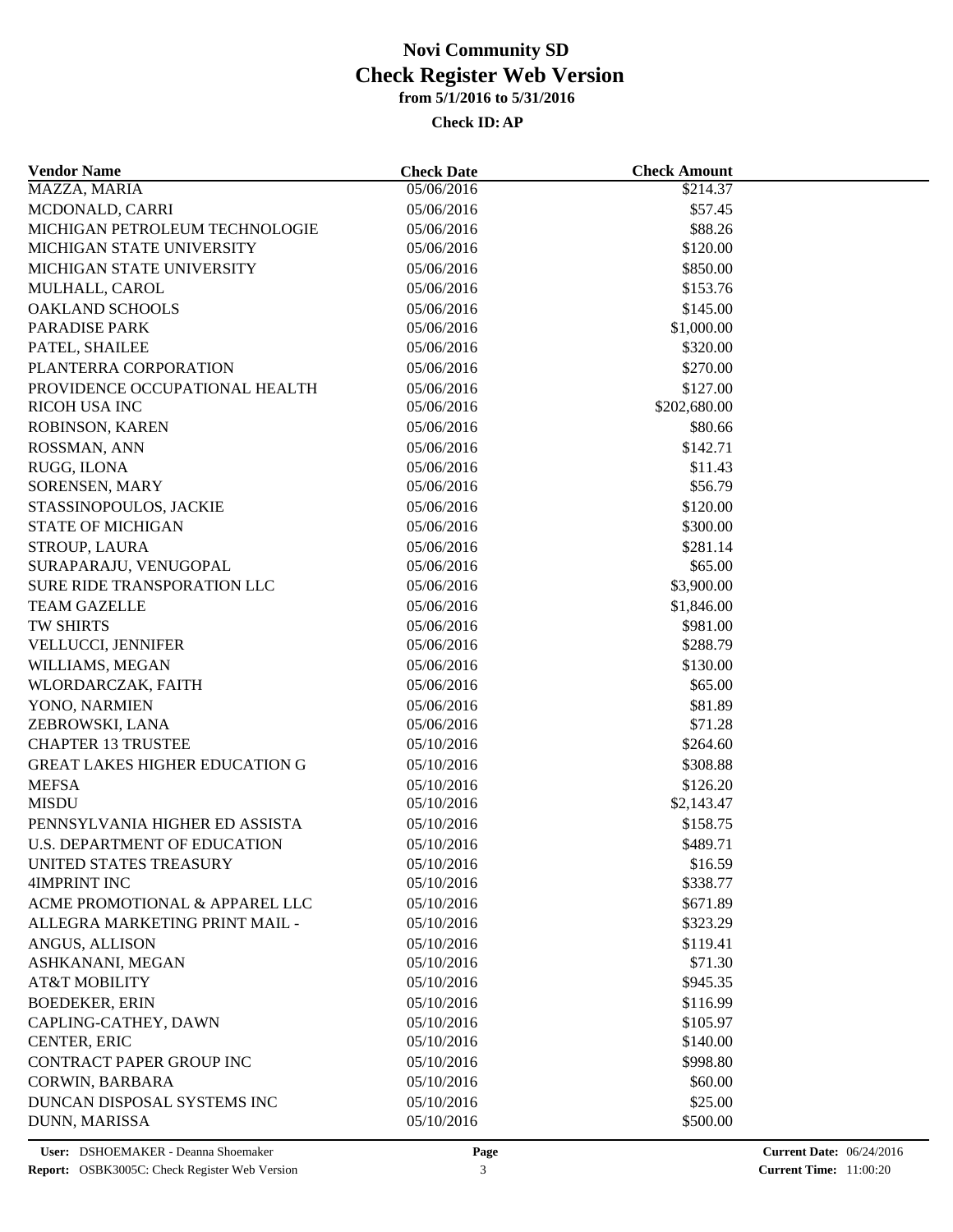| <b>Vendor Name</b>                 | <b>Check Date</b> | <b>Check Amount</b>     |  |
|------------------------------------|-------------------|-------------------------|--|
| <b>ENVIRO-CLEAN SERVICES INC</b>   | 05/10/2016        | \$7,278.39              |  |
| FULLER, LYNNE                      | 05/10/2016        | \$179.50                |  |
| FUNFGELD, JANE                     | 05/10/2016        | \$49.00                 |  |
| HADLEY, SHANNON                    | 05/10/2016        | \$197.48                |  |
| HARBAR, ERIN                       | 05/10/2016        | \$79.75                 |  |
| HASLAM, ADRIENNE                   | 05/10/2016        | \$656.53                |  |
| HOLLY, SHEILA                      | 05/10/2016        | \$56.49                 |  |
| JS FRY CONSULTING                  | 05/10/2016        | \$2,737.38              |  |
| KELP, WILLIAM                      | 05/10/2016        | \$140.96                |  |
| KEMMERER, HEATHER                  | 05/10/2016        | \$46.51                 |  |
| KUMON, RONALD                      | 05/10/2016        | \$15.00                 |  |
| LEE, MYLA                          | 05/10/2016        | \$711.86                |  |
| MICHOS, JENIFER                    | 05/10/2016        | \$46.80                 |  |
| MILLER, LAUREN                     | 05/10/2016        | \$248.73                |  |
| MITCHELL, SABRINA                  | 05/10/2016        | \$294.34                |  |
| MOLNAR, KATE                       | 05/10/2016        | \$58.18                 |  |
| OAKLAND COUNTY COMMUNITY & ADU     | 05/10/2016        | \$80.00                 |  |
| OSBORNE, MELISSA                   | 05/10/2016        | \$301.13                |  |
| POHLONSKI, EMILY                   | 05/10/2016        | \$609.35                |  |
| ROGERS, DALE                       | 05/10/2016        | \$1,477.12              |  |
| ROSEN, NORIKO                      | 05/10/2016        | \$150.00                |  |
| SAFEWAY SHREDDING LLC              | 05/10/2016        | \$60.00                 |  |
| <b>SCHOLASTIC BOOK FAIRS</b>       | 05/10/2016        | \$3,704.50              |  |
| SMITH, MICHELLE                    | 05/10/2016        | \$46.78                 |  |
| STROUP, LAURA                      | 05/10/2016        | \$31.04                 |  |
| TANNER, STACY                      | 05/10/2016        | \$22.48                 |  |
| TASS, ANN                          | 05/10/2016        | \$30.41                 |  |
| TRAINOR, LISA                      | 05/10/2016        | \$280.00                |  |
| TW SHIRTS                          | 05/10/2016        | \$289.00                |  |
| US FOODS INC                       | 05/10/2016        | \$189.71                |  |
| VISWANATHAN, KARTHIK               | 05/10/2016        | \$15.00                 |  |
| WALLED LAKE CONSOLIDATED SCHOO     | 05/10/2016        | \$1,100.00              |  |
| WELLOCK, TRISHA                    | 05/10/2016        | \$148.54                |  |
| ZECHMAN, KIMBERLY                  | 05/10/2016        | \$159.90                |  |
| <b>BAYERL PRODUCTIONS</b>          | 05/12/2016        | \$350.00                |  |
| <b>BICKLEY, ROBERT JOHN</b>        | 05/12/2016        | \$100.00                |  |
| <b>BRENNAN, SEAN</b>               | 05/12/2016        | \$100.00                |  |
| <b>CHARTWELLS DINING SERVICES</b>  | 05/12/2016        | \$80,298.08             |  |
| DECHART, MARILEE                   | 05/12/2016        |                         |  |
| DIRECT ENERGY BUSINESS INC         | 05/12/2016        | \$651.66<br>\$28,614.40 |  |
| <b>DTE ENERGY</b>                  | 05/12/2016        | \$11,559.23             |  |
|                                    |                   |                         |  |
| EDWARDS, MARAL                     | 05/12/2016        | \$8.48                  |  |
| <b>EVANS, MICHELLE</b>             | 05/12/2016        | \$93.35                 |  |
| FORSTER, JODI                      | 05/12/2016        | \$1,003.87              |  |
| FUN SERVICES OF MICHIGAN INC       | 05/12/2016        | \$2,699.00              |  |
| <b>GLASS CITY FOOD SERVICE INC</b> | 05/12/2016        | \$373.00                |  |
| <b>GOKHALAY, SONALI</b>            | 05/12/2016        | \$113.90                |  |
| <b>GUNTURI, VENKATA</b>            | 05/12/2016        | \$17.00                 |  |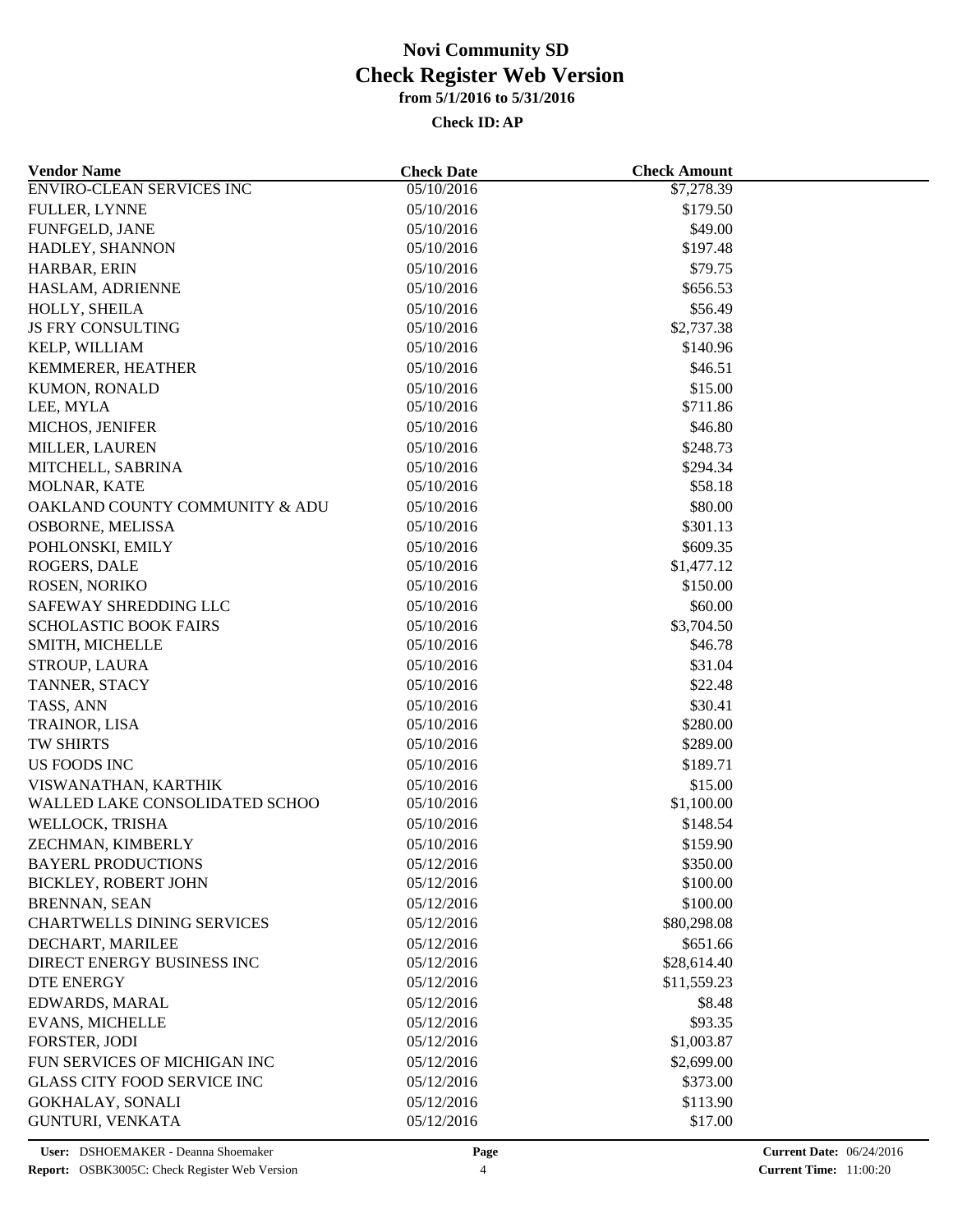| <b>Vendor Name</b>             | <b>Check Date</b> | <b>Check Amount</b> |  |
|--------------------------------|-------------------|---------------------|--|
| HARVEY, JENNIFER               | 05/12/2016        | \$68.69             |  |
| JACOB, DAS                     | 05/12/2016        | \$47.00             |  |
| KENRICK, GERARD                | 05/12/2016        | \$854.48            |  |
| KONERU, BHAVANI                | 05/12/2016        | \$160.00            |  |
| LARSON, DANIEL ROBERT          | 05/12/2016        | \$270.00            |  |
| LEWIS, SUSAN R.                | 05/12/2016        | \$11.23             |  |
| LIFE INSURANCE COMPANY OF NORT | 05/12/2016        | \$22,644.54         |  |
| LITTLE, ERIN                   | 05/12/2016        | \$100.00            |  |
| <b>MAGUIRE, HATTIE</b>         | 05/12/2016        | \$72.12             |  |
| MAKERBOT INDUSTRIES LLC        | 05/12/2016        | \$597.00            |  |
| MALCZEWSKI, DIANA              | 05/12/2016        | \$134.64            |  |
| MARSHALL MUSIC                 | 05/12/2016        | \$84.50             |  |
| MCCOPPIN, RENEE                | 05/12/2016        | \$490.88            |  |
| PAMULA, SUNEETA                | 05/12/2016        | \$200.00            |  |
| PAQUETTE, AMY                  | 05/12/2016        | \$121.77            |  |
| RAO-PRATHIMA, SHEETAL          | 05/12/2016        | \$34.37             |  |
| SAMBORSKI, CYNTHIA             | 05/12/2016        | \$134.00            |  |
| <b>SATHE, SUHAS</b>            | 05/12/2016        | \$47.00             |  |
| <b>SAXTON, ROBERT</b>          | 05/12/2016        | \$135.67            |  |
| SINKOVICH, DENISE              | 05/12/2016        | \$93.04             |  |
| SOUTH LYON COMMUNITY SCHOOLS   | 05/12/2016        | \$2,250.00          |  |
| VADLAMUDI, SITA DEVI           | 05/12/2016        | \$47.00             |  |
| VAN HAM, MATTHEW               | 05/12/2016        | \$400.00            |  |
| VANHOOSER, NINA                | 05/12/2016        | \$80.00             |  |
| WOLFGRAM, THOMAS J.            | 05/12/2016        | \$400.00            |  |
|                                |                   |                     |  |
| MCCARTHY & SMITH INC           | 05/13/2016        | \$19,371.54         |  |
| PLANTE & MORAN CRESA LLC       | 05/13/2016        | \$17,310.44         |  |
| STRUCTURE TEC CORPORATION      | 05/13/2016        | \$991.54            |  |
| <b>ABC MANAGEMENT</b>          | 05/19/2016        | \$461.00            |  |
| ADRENALINE FUNDRAISING         | 05/19/2016        | \$5,824.00          |  |
| <b>ALLISTON, JULIE</b>         | 05/19/2016        | \$400.00            |  |
| BANK OF UTAH - REFPAY TRUST AC | 05/19/2016        | \$4,500.00          |  |
| <b>BOEHM, JENNIFER</b>         | 05/19/2016        | \$225.20            |  |
| <b>CHGC LLC</b>                | 05/19/2016        | \$110.00            |  |
| <b>CLAWSON PUBLIC SCHOOLS</b>  | 05/19/2016        | \$175.00            |  |
| <b>CONSUMERS ENERGY</b>        | 05/19/2016        | \$1,153.53          |  |
| DELPIZZO, MARY                 | 05/19/2016        | \$570.10            |  |
| EZZO, MARY                     | 05/19/2016        | \$55.00             |  |
| <b>FEDEX</b>                   | 05/19/2016        | \$132.87            |  |
| FENCHEL, LISA                  | 05/19/2016        | \$100.00            |  |
| FLOROS, LISA                   | 05/19/2016        | \$269.28            |  |
| FUDALA, PEGGY                  | 05/19/2016        | \$622.86            |  |
| FUJITA, YUKO                   | 05/19/2016        | \$35.67             |  |
| FUTURE ENVIRONMENTAL INC       | 05/19/2016        | \$35.00             |  |
| <b>GAMM, ALEXANDER</b>         | 05/19/2016        | \$15.00             |  |
| <b>GRANT, JANET OR TODD</b>    | 05/19/2016        | \$883.44            |  |
| GRIMM, CARY                    | 05/19/2016        | \$1,922.15          |  |
| HARPENAU, PATTI                | 05/19/2016        | \$514.81            |  |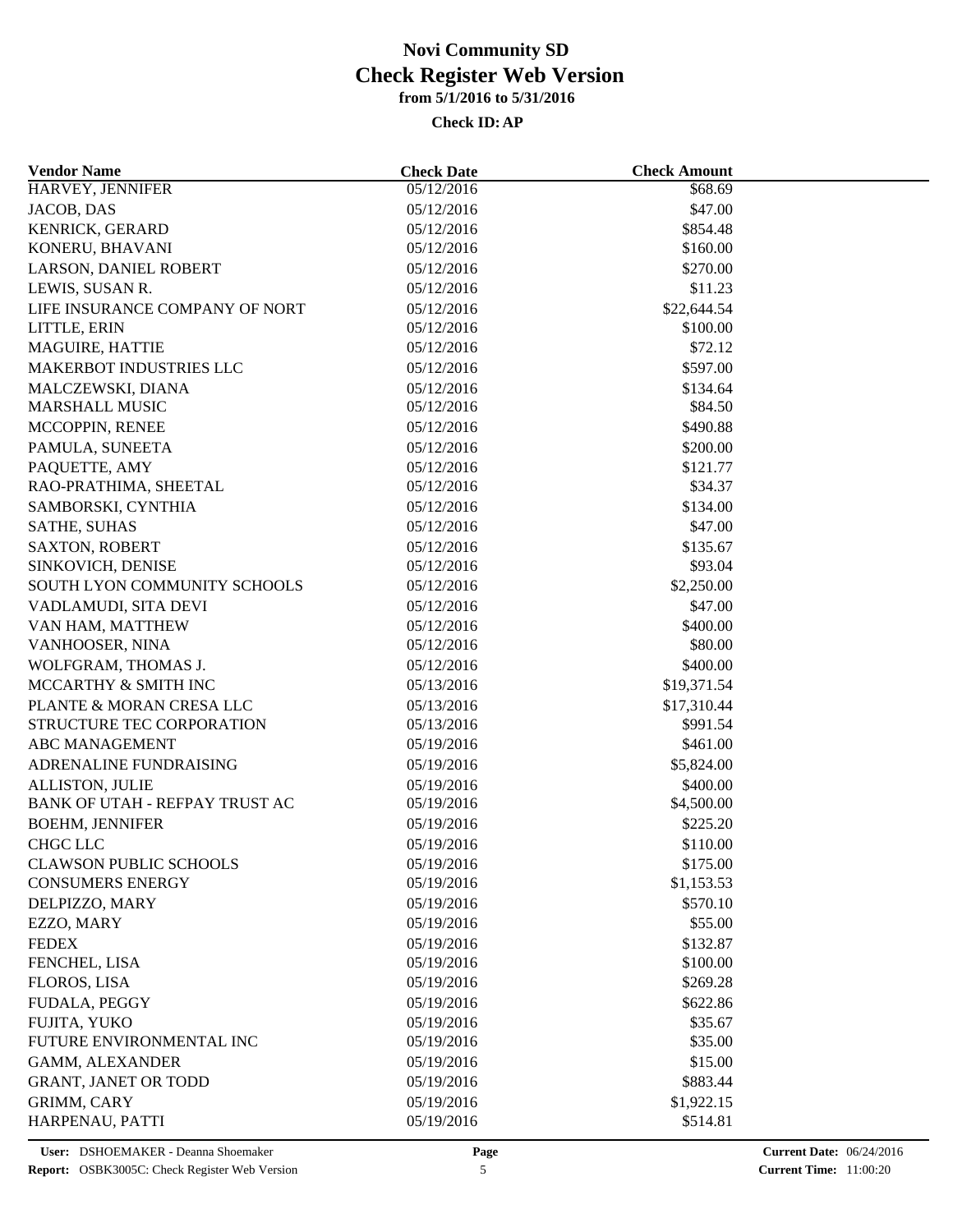| <b>Vendor Name</b>                    | <b>Check Date</b> | <b>Check Amount</b> |  |
|---------------------------------------|-------------------|---------------------|--|
| HULVERSON, ELLEN                      | 05/19/2016        | \$241.49            |  |
| KASSAB, KELSEY                        | 05/19/2016        | \$230.95            |  |
| LOTREY, SUSAN                         | 05/19/2016        | \$70.20             |  |
| <b>M-2 AUTO PARTS INC</b>             | 05/19/2016        | \$27.63             |  |
| MALOTT, DONNA                         | 05/19/2016        | \$176.63            |  |
| <b>MATHESON TRI-GAS INC</b>           | 05/19/2016        | \$75.19             |  |
| MCCARTHY & SMITH INC                  | 05/19/2016        | \$719,440.24        |  |
| MCCRACKEN, JOHN                       | 05/19/2016        | \$130.00            |  |
| MICHIGAN.COM                          | 05/19/2016        | \$39.30             |  |
| MONTALES, NANCY                       | 05/19/2016        | \$243.99            |  |
| PITSCO EDUCATION                      | 05/19/2016        | \$996.98            |  |
| PLEET, JENNIFER                       | 05/19/2016        | \$512.81            |  |
| POIRIER, PAM                          | 05/19/2016        | \$30.00             |  |
| PRINTNOLOGY INC                       | 05/19/2016        | \$107.10            |  |
| RILEY, SPENCER                        | 05/19/2016        | \$380.00            |  |
| SAUER, JUDY                           | 05/19/2016        | \$84.95             |  |
| SINGH, TINA                           | 05/19/2016        | \$259.50            |  |
| SINKOVICH, DENISE                     | 05/19/2016        | \$317.08            |  |
| SMITH, JASON                          | 05/19/2016        | \$26.17             |  |
| STASSINOPOULOS, JACKIE                | 05/19/2016        | \$652.19            |  |
| STATE WIRE AND TERMINAL INC           | 05/19/2016        | \$284.97            |  |
| <b>SURE RIDE TRANSPORATION LLC</b>    | 05/19/2016        | \$6,900.00          |  |
| TANGLEWOOD GOLF COURSE                | 05/19/2016        | \$150.00            |  |
| TOFILSKI, WILLIAM RAYMOND             | 05/19/2016        | \$3,480.00          |  |
| <b>VSC INC</b>                        | 05/19/2016        | \$1,005.00          |  |
| WANDEL, COLLEEN                       | 05/19/2016        | \$325.12            |  |
| <b>WAYNE RESA</b>                     | 05/19/2016        | \$98.00             |  |
| WW WILLIAMS MIDWEST INC               | 05/19/2016        | \$272.35            |  |
| ZECHMAN, KIMBERLY                     | 05/19/2016        | \$89.37             |  |
| ZIEGLER, TRICIA                       | 05/19/2016        | \$199.15            |  |
| FOLLETT SCHOOL SOLUTIONS INC          | 05/19/2016        | \$1,710.58          |  |
| LAERDAL MEDICAL CORPORATION           | 05/19/2016        | \$719.55            |  |
| TMP ARCHITECTURE INC                  | 05/19/2016        | \$20,381.66         |  |
| MCCARTHY & SMITH INC                  | 05/23/2016        | \$1,210,920.85      |  |
| SEHI COMPUTER PRODUCTS                | 05/23/2016        | \$389.44            |  |
| <b>CHAPTER 13 TRUSTEE</b>             | 05/25/2016        | \$264.60            |  |
| <b>GREAT LAKES HIGHER EDUCATION G</b> | 05/25/2016        | \$150.11            |  |
|                                       |                   |                     |  |
| <b>MISDU</b>                          | 05/25/2016        | \$2,143.47          |  |
| PENNSYLVANIA HIGHER ED ASSISTA        | 05/25/2016        | \$224.43            |  |
| U.S. DEPARTMENT OF EDUCATION          | 05/25/2016        | \$460.25            |  |
| UNITED STATES TREASURY                | 05/25/2016        | \$120.27            |  |
| ADN ADMINISTRATORS INC                | 05/26/2016        | \$3,784.30          |  |
| <b>BARANIK, KRISTY</b>                | 05/26/2016        | \$90.00             |  |
| <b>BAYERL PRODUCTIONS</b>             | 05/26/2016        | \$300.00            |  |
| <b>BELLE TIRE DISTRIBUTORS</b>        | 05/26/2016        | \$3,543.43          |  |
| <b>CANTON HIGH SCHOOL</b>             | 05/26/2016        | \$160.00            |  |
| <b>CINTAS CORPORATION #31</b>         | 05/26/2016        | \$283.50            |  |
| CITY OF NOVI TREASURER'S OFFIC        | 05/26/2016        | \$705.90            |  |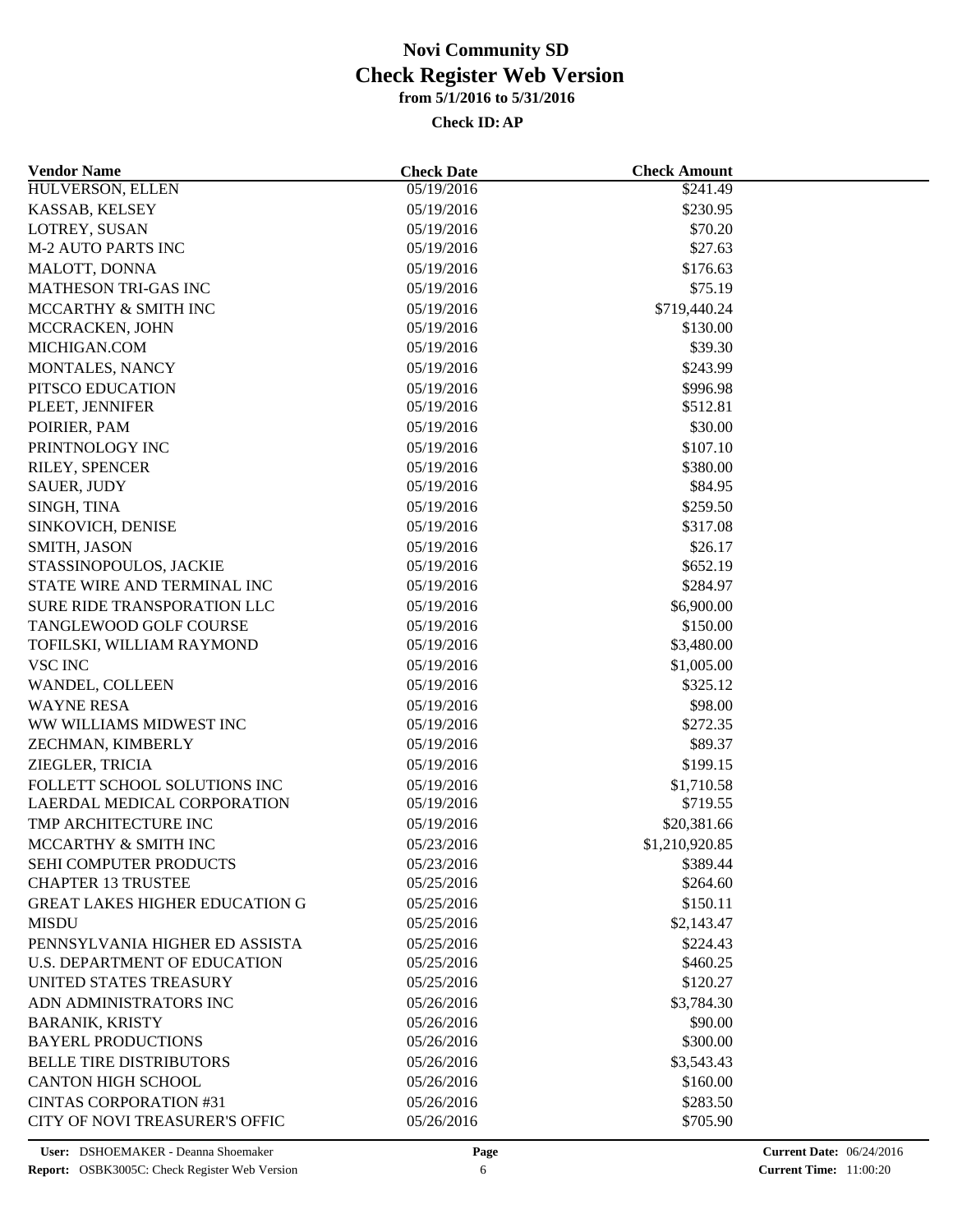| <b>Vendor Name</b>                   | <b>Check Date</b>        | <b>Check Amount</b>      |  |
|--------------------------------------|--------------------------|--------------------------|--|
| <b>COACH'S ICE CREAM</b>             | 05/26/2016               | \$493.00                 |  |
| CORWIN, BARBARA                      | 05/26/2016               | \$555.00                 |  |
| <b>CUMMINS BRIDGEWAY LLC</b>         | 05/26/2016               | \$1,063.30               |  |
| DUNHAM HILLS GOLF COURSE             | 05/26/2016               | \$44.00                  |  |
| ERICKSON, LISA                       | 05/26/2016               | \$34.12                  |  |
| <b>EVER KOLD REFRIGERATION</b>       | 05/26/2016               | \$785.00                 |  |
| <b>EXECUTIVE ENERGY SERVICES LLC</b> | 05/26/2016               | \$400.00                 |  |
| FARMINGTON PUBLIC SCHOOL DISTR       | 05/26/2016               | \$139,477.00             |  |
| <b>FEDEX</b>                         | 05/26/2016               | \$26.22                  |  |
| <b>FLASH GLASS</b>                   | 05/26/2016               | \$40.00                  |  |
| <b>GIBSON, PAULA</b>                 | 05/26/2016               | \$97.00                  |  |
| <b>GLASS CITY FOOD SERVICE INC</b>   | 05/26/2016               | \$251.00                 |  |
| HANNAH, CAROL                        | 05/26/2016               | \$112.00                 |  |
| HARBAR, ERIN                         | 05/26/2016               | \$67.14                  |  |
| HAROLD'S FRAME SHOP INC              | 05/26/2016               | \$261.22                 |  |
| HARVEY, JENNIFER                     | 05/26/2016               | \$30.56                  |  |
| HIRSHFIELD, LAURA JANINE             | 05/26/2016               | \$800.92                 |  |
| HOLLAND BUS COMPANY                  | 05/26/2016               | \$73.00                  |  |
| JACKSON TRUCK SERVICE INC            | 05/26/2016               | \$63.50                  |  |
| <b>JORDANO GRAPHICS</b>              | 05/26/2016               | \$65.00                  |  |
| KASPER, KELLY                        | 05/26/2016               | \$125.80                 |  |
| KEMMERER, HEATHER                    | 05/26/2016               | \$97.90                  |  |
| KILGORE, AMY                         | 05/26/2016               | \$77.97                  |  |
| KINTER, KIRSTIN                      | 05/26/2016               | \$506.00                 |  |
| LATHWELL'S GOLF SHOP LLC             | 05/26/2016               | \$1,972.05               |  |
| <b>LAWSON PRODUCTS INC</b>           | 05/26/2016               | \$251.47                 |  |
| LINDSEY, KATHRYN                     | 05/26/2016               | \$2,415.60               |  |
| <b>MAGUIRE, HATTIE</b>               | 05/26/2016               | \$255.00                 |  |
| MATUSIEWICZ, BARBARA                 | 05/26/2016               | \$68.97                  |  |
| MCCRACKEN, JOHN                      | 05/26/2016               | \$130.00                 |  |
| MEDCO SUPPLY INC                     |                          |                          |  |
| MESSA (MICHIGAN EDUCATION SPEC       | 05/26/2016<br>05/26/2016 | \$574.46<br>\$571,555.97 |  |
| MICHIGAN HEALTH COUNCIL              |                          |                          |  |
|                                      | 05/26/2016               | \$5,400.00               |  |
| MICHIGAN INTERSCHOLASTIC FOREN       | 05/26/2016               | \$100.00                 |  |
| MID AMERICA PRODUCTIONS              | 05/26/2016               | \$10,800.00              |  |
| NATIONAL FIELD HOCKEY COACHES        | 05/26/2016               | \$125.00                 |  |
| NORTHVILLE HIGH SCHOOL               | 05/26/2016               | \$170.00                 |  |
| NOVI HIGH SCHOOL BAND BOOSTERS       | 05/26/2016               | \$525.00                 |  |
| NU WAVE AQUARIUMS LTD                | 05/26/2016               | \$74.30                  |  |
| OAKLAND COUNSELING ASSOCIATION       | 05/26/2016               | \$40.00                  |  |
| <b>OAKLAND SCHOOLS</b>               | 05/26/2016               | \$11,508.75              |  |
| OXFORD H.S.                          | 05/26/2016               | \$200.00                 |  |
| PETTY CASH-EVOL GAZZARATO OR K       | 05/26/2016               | \$365.00                 |  |
| PROVIDENCE OCCUPATIONAL HEALTH       | 05/26/2016               | \$67.00                  |  |
| PTO TODAY                            | 05/26/2016               | \$825.00                 |  |
| ROCKET ENTERPRISE INC                | 05/26/2016               | \$16.00                  |  |
| RUGG, ILONA                          | 05/26/2016               | \$31.05                  |  |
| SALINE AREA SCHOOLS                  | 05/26/2016               | \$250.00                 |  |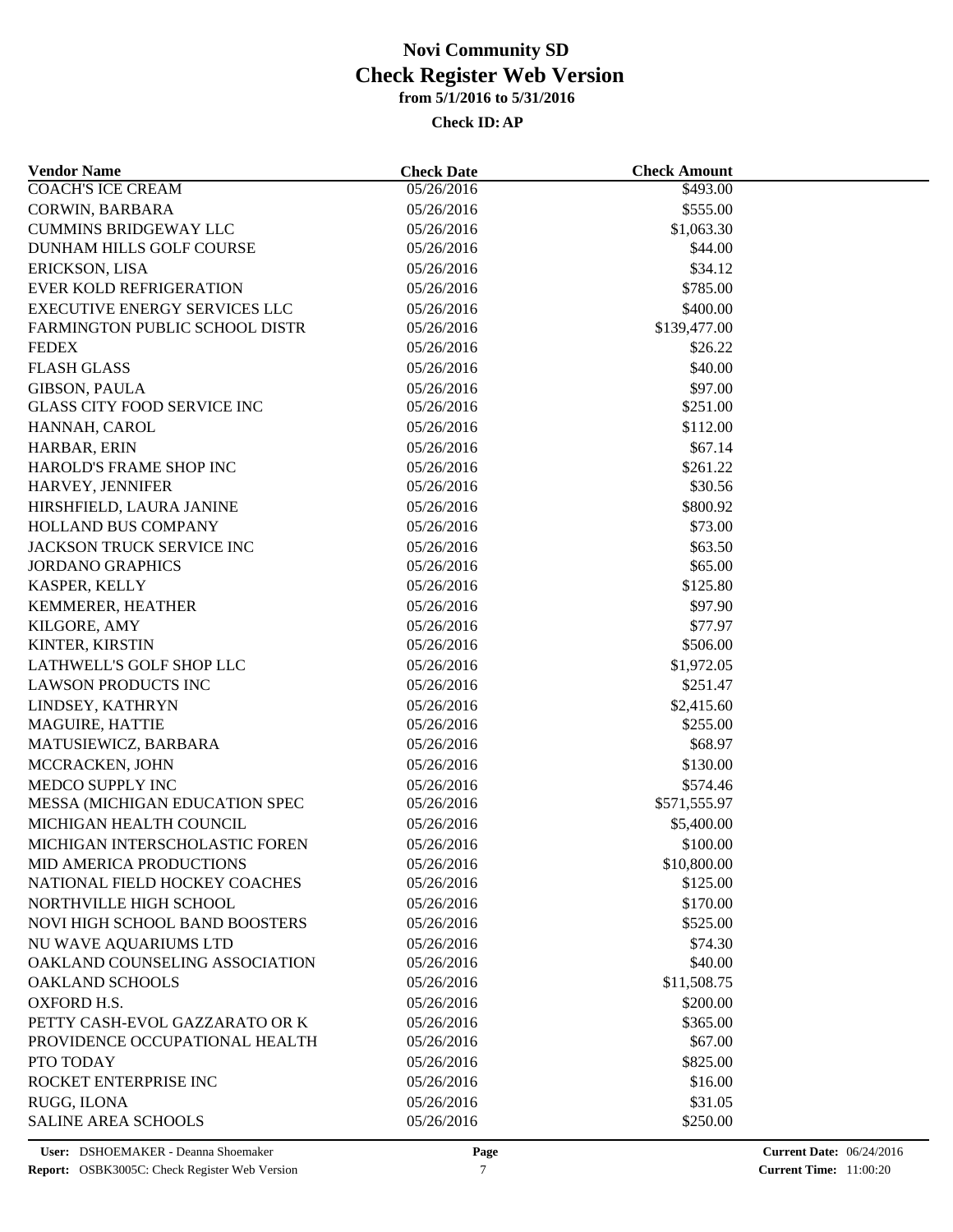| <b>Vendor Name</b>             | <b>Check Date</b> | <b>Check Amount</b>   |                |
|--------------------------------|-------------------|-----------------------|----------------|
| <b>SCHEMEL, JOHN</b>           | 05/26/2016        | \$67.70               |                |
| <b>SERVICE SPORTS</b>          | 05/26/2016        | \$9,822.00            |                |
| <b>SHAR SCHOOL SALES</b>       | 05/26/2016        | \$70.00               |                |
| SINGH, SANDEEP                 | 05/26/2016        | \$40.40               |                |
| <b>SOVEL, SHEILA</b>           | 05/26/2016        | \$25.14               |                |
| TALBOT, JOHN                   | 05/26/2016        | \$306.00              |                |
| WAGG, EMILY                    | 05/26/2016        | \$73.22               |                |
| WASSON, JILL                   | 05/26/2016        | \$1,766.71            |                |
| YUCHUCK, KERRI                 | 05/26/2016        | \$132.49              |                |
| ZIEGLER, MICHAEL               | 05/26/2016        | \$255.00              |                |
| MID-AMERICAN POMPON INC        | 05/31/2016        | \$10,498.00           |                |
|                                |                   | <b>Issued:</b>        | \$209,512.15   |
|                                |                   | <b>Reversed:</b>      | \$132.49       |
|                                |                   | <b>Cancelled:</b>     | \$3,453,978.03 |
| <b>AP Checks Processed:</b>    | 347               | <b>AP Bank Total:</b> | \$3,663,622.67 |
| <b>Total Checks Processed:</b> | 347               | <b>Grand Total:</b>   | \$3,663,622.67 |